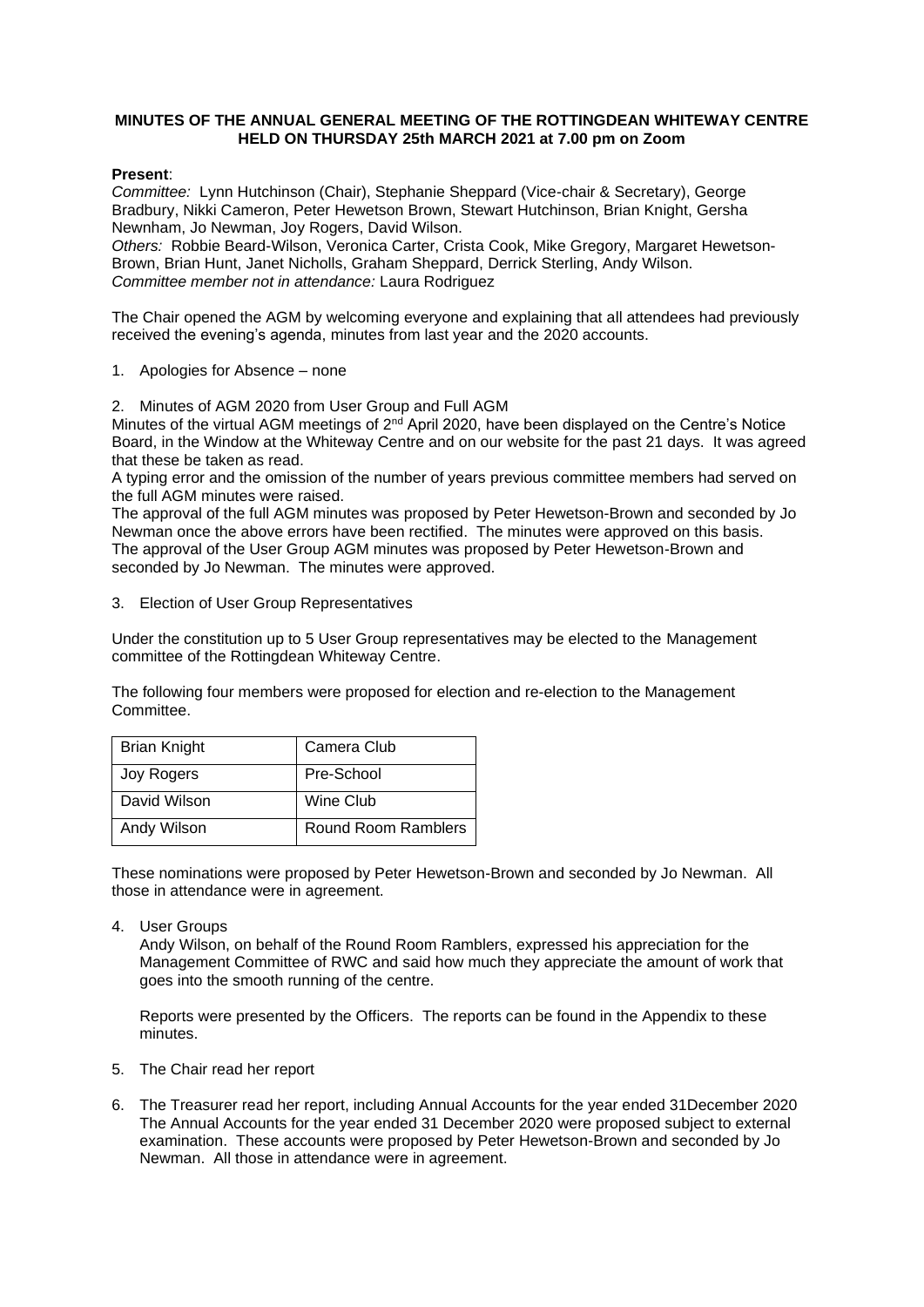7. Reports from other Committee Officers were presented: Secretary's report Lettings report Education Officer's report Building report Bursar's report Website Administration report

George Bradbury raised issue with the heating system, requesting that it should be reviewed with urgency. He was assured that this was under discussion and that a review was planned for the summer.

Jo Newman emphasised the amount of time and effort that Stewart Hutchinson has devoted to ensuring the Centre is as risk-free of COVID-19 as possible. Stewart acknowledged that a lot of additional planning and purchasing has been necessary but that he chose not to detail everything in his report.

These reports as read were proposed by Peter Hewetson-Brown and seconded by Jo Newman. All those in attendance were in agreement that the reports be adopted.

- 8. Appointment of an Independent Examiner The reappointment of John Bryant as Independent Examiner was proposed by Peter Hewetson-Brown and seconded by Jo Newman and approved.
- 9. To elect the Management Committee for 2021/22 (up to 11 elected members and up to five further Representative members)

The existing members of the Management Committee were eligible to stand again for election. The election of the officers was proposed by Derrick Sterling and seconded by Graham Sheppard. The election was agreed unanimously by a show of hands.

- 10. Any Other Business
	- a) George Bradbury enquired if the enrolments and course organiser reports should be separated? The Chair responded that this could be considered for next year's AGM as the roles are indeed reported separately at Management Committee meetings. Jo Newman, the Enrolments Co-ordinator explained that refunds due to lockdowns, bounced cheques and incorrect payments were a challenge during the year and that although all have been processed about 30% of those receiving refunds haven't yet confirmed they have received their refunds.
	- b) Crista Cook thanked the Management Committee for keeping RWC open despite the challenges presented.
	- c) Veronica Carter expressed how difficult it must have been to negotiate this difficult year. She said that during her years on the Management Committee she didn't have to face anything so difficult and that she is very impressed by how we did it.
	- d) Graham Sheppard expressed his thanks to the Management Committee on behalf of Rottingdean Parish Council, the Rottingdean community and all those joining in the classes. He said that although using zoom has been OK, face to face is so much better, and he is sure that folk will be looking forward to returning to the centre when this is possible.

The meeting closed at 8.00pm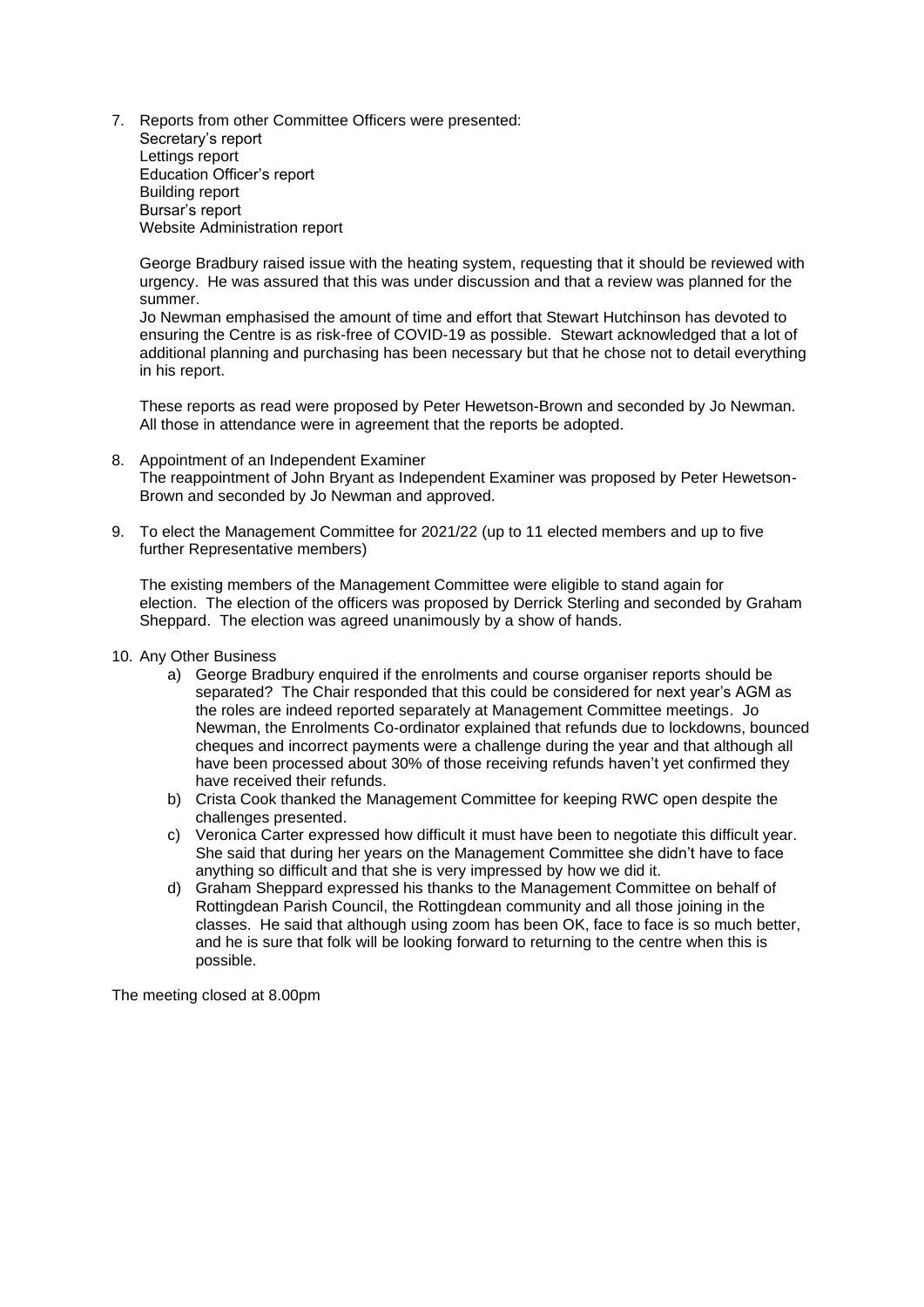## Appendix: Reports for Rottingdean Whiteway Centre AGM, 25<sup>th</sup> March 2021.

## **CHAIR'S REPORT** – LYNN HUTCHINSON

This is our first AGM held on zoom, and I thank those of you who have joined us.

As always, the AGM is our opportunity to review the last year and share the management committee's hopes as we look forward to the future.

2020 has been an eventful year for many, and at Rottingdean Whiteway Centre this has been no exception. Along with other organisations we closed in March when the first lockdown was announced. As restrictions eased, responding to government guidelines brought many challenges for everyone involved with RWC. Our COVID risk assessment was amended with each government announcement. At the Centre we introduced numerous changes to make it COVID secure. Because of these measures the preschool could return, we had some room bookings and the return of a few regular groups, and we were able to hold classes in the Autumn term. Until lockdown 2… All was not lost, however, we held, and continue to hold, many successful courses on zoom as our Education Officer will tell you in his report later.

I would like, at this point, to thank everyone involved in ensuring that the Centre was able to continue, albeit in a unique way. The management committee for adapting to the challenges the year presented; our three hard working caretakers, Terry Woodley, Richard Haynes and Anthony Stunt, all of whom took onboard the changes in the Centre and everything that was asked of them, and the tutors who continued their classes and where necessary onto zoom. It's been an amazing effort and I'm proud to be a part of it.

At last year's AGM you were told that new to the roles were Gersha Newnham as Treasurer, George Bradbury as Education Course Organiser and Jo Newman added Enrolments to her other responsibilities. I don't think that they, or any of us, realised the extra work that each of those roles would face under COVID and I'd like to pass on extra thanks to them all.

As in previous years, we have seen changes to the Management Committee. In July, Peter Hewetson-Brown stepped down after 4 years as Chair. Peter has agreed to stay on, and continues to provide wise counsel to us all.

Other trustee changes have been: -

- 1. Colin Campbell, Mike Gregory and Philip Sugg, all of whom planned to finish at last year's AGM, kindly stayed on to help out during the early days of COVID. They have now all left, Colin as recently as this month.
- 2. We have been joined by Stephanie Shephard who, since starting as secretary in May, has taken on the roles of Deputy Chair, COVID risk Assessor, and Safeguarding officer.
- 3. Nikki Cameron, has taken over the role of publicity officer from Philip Sugg.

Financially we ended the year with a small profit, but more on that from our treasurer, Gersha who will start with her report, and then you will hear from the individual committee members as they tell you about their areas of responsibility.

#### **TREASURER'S FINANCIAL REPORT** - GERSHA NEWNHAM

## **YEAR END 2020**

## **Expenditure**

Running costs for 2020 totalled £63,865 this figure was under budget by £13,165.

The difference against budget reflects reduced staff, operating, service and Centre upkeep costs resulting from periods of closure during lockdowns. No major improvement projects were undertaken in the year and none budgeted for. Expenditure on repairs and maintenance was higher than budgeted as external redecoration works were carried out in November 2020 which totalled £2,969

Costs for PAYE tax and NIC were lower than budget for both Tutors and Caretakers but a payment was made in the following year of £1326 which related to 2020. As in 2019 the Centre continued to benefit from an agreed lower rate for gas and electricity. Budgeted Health and Safety checks were undertaken in December 2020 but invoiced early 2021 so appear to be under budget.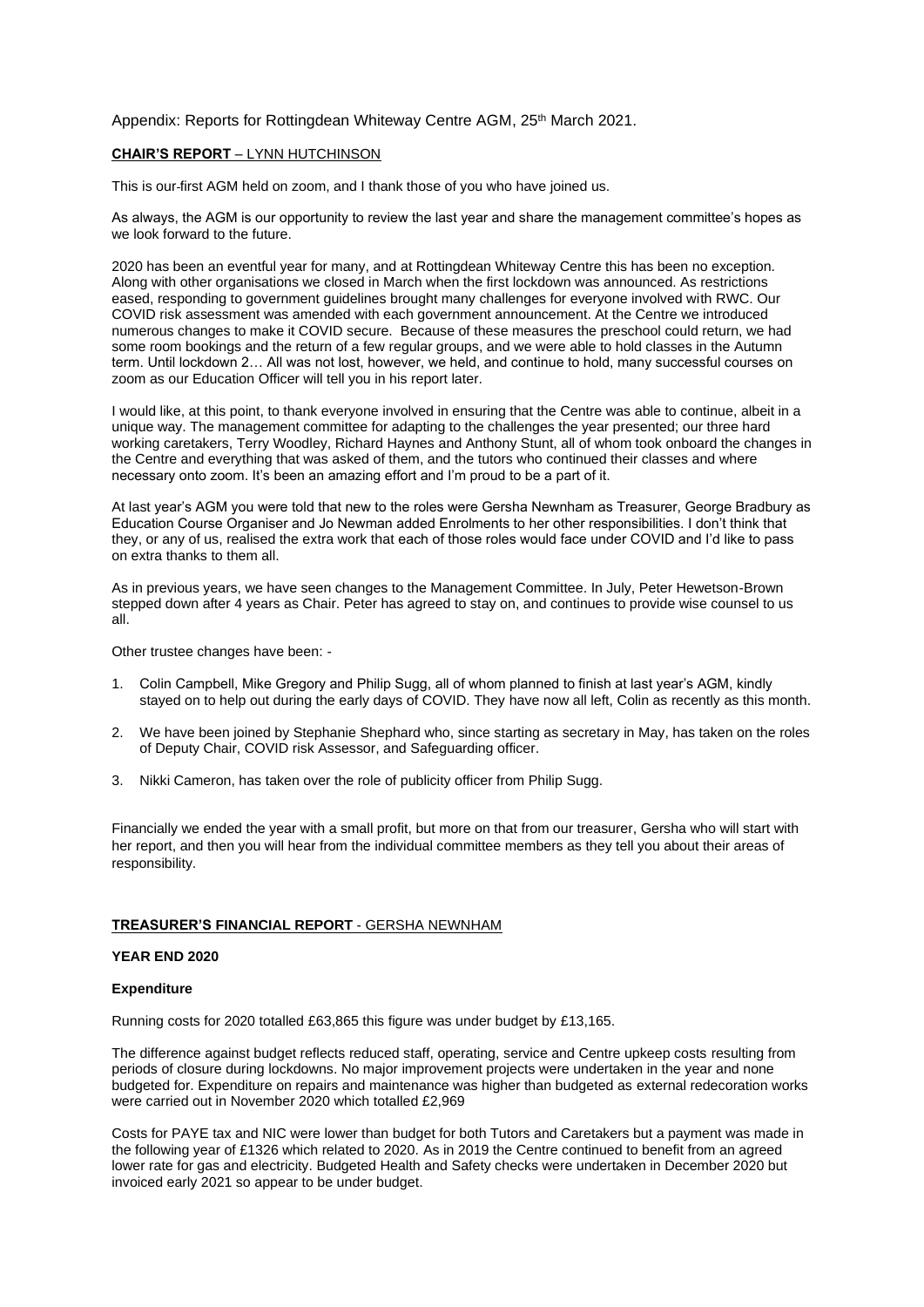#### **Income**

Total income was down at £64,777, approximately 74% of budget, under by £22,923. All aspects of income from Education, to Room hire, to refreshments were affected by closures of the Centre during lockdowns. Additionally, this year there was no income from events, either educational or non-educational, or from the Village Fair. We did receive donations of £1750, and COVID 19 Grants of £11,334 which along with Furlough payments of £7042 helped keep us in profit.

#### **Surplus**

Despite circumstances we finished 2020 with an overall surplus of £912 and reserves totalling £109,434 (please see the note below)

#### **Workplace Pensions**

RWC offer a basic low-cost pension scheme to caretakers and tutors through The People's Pension. Currently, RWC is not required to auto enrol nor contribute to the pension of any member of our payroll. To date none of our employees has joined the pension scheme.

#### **Financial Stability and Reserves**

RWC is financially stable and again finished the year within overall budget and with a small surplus. We have reserves of around £109,434 (£32,218 of this reserve amount was held in the bank account while waiting for the bank to open a new savings account) and an agreed policy that we should keep reserves at a level of approximately 6 months expenditure (in a normal year equal to around £50,000) As we continue in lockdown in early 2021 and our income stream is still affected we have budgeted £25,000 to spend on modernisation and will retain the balance in our reserve funds for next year.

## **SECRETARY'S REPORT** - STEPHANIE SHEPPARD

This year RWC have increased their presence on social media with regular postings about forthcoming education courses on their new Twitter and Facebook pages, the latter of which have been shared on community pages in Saltdean, Woodingdean, Peacehaven and Seaford. Postings have also been made on Nextdoor on behalf of RWC using a personal account.

Two Trustees attended a full day's training on safeguarding. This informed a new Safeguarding Policy and dissemination of information to other Trustees at a formal training session. There are plans to present this training to the Caretakers and to offer it to our tutors once face-to face meetings are allowed.

A risk assessment was written and regularly updated in line with Government advice to reduce the likelihood of transmission of COVID-19 on the Centre premises. This will be amended further as the Centre reopens. Another risk assessment was written to reduce the likelihood and impact of fire.

## **LETTINGS REPORT –** LYNN HUTCHINSON AND JO NEWMAN

## **USER GROUP REPORT** – LYNN HUTCHINSON

The centre is used on a regular basis by a Preschool, by some commercial users and by local societies.

2020 saw two regular groups close down. After many years Rottingdean and Windmill WI held their last meeting December 2019. The Dean's Orchestra also struggled with membership and announced plans to close March 2020. Of the remaining eighteen regulars, only the preschool was able to continue for most of the year. Some groups met between lockdowns but most have not returned since March.

Total User Group income for 2020 was £11,298. Just over half of the usual income, it reflects the sporadic usage of the Centre in 2020, and that some groups paid in advance for the full year. Whilst most have been refunded, others requested credit against future invoices.

Room hire and setting up charges increased slightly in January 2020, the first increase since September 2017.

## **ONE OFF LETTINGS** – JO NEWMAN

Altogether there were 42 bookings. Only 15 of these went ahead.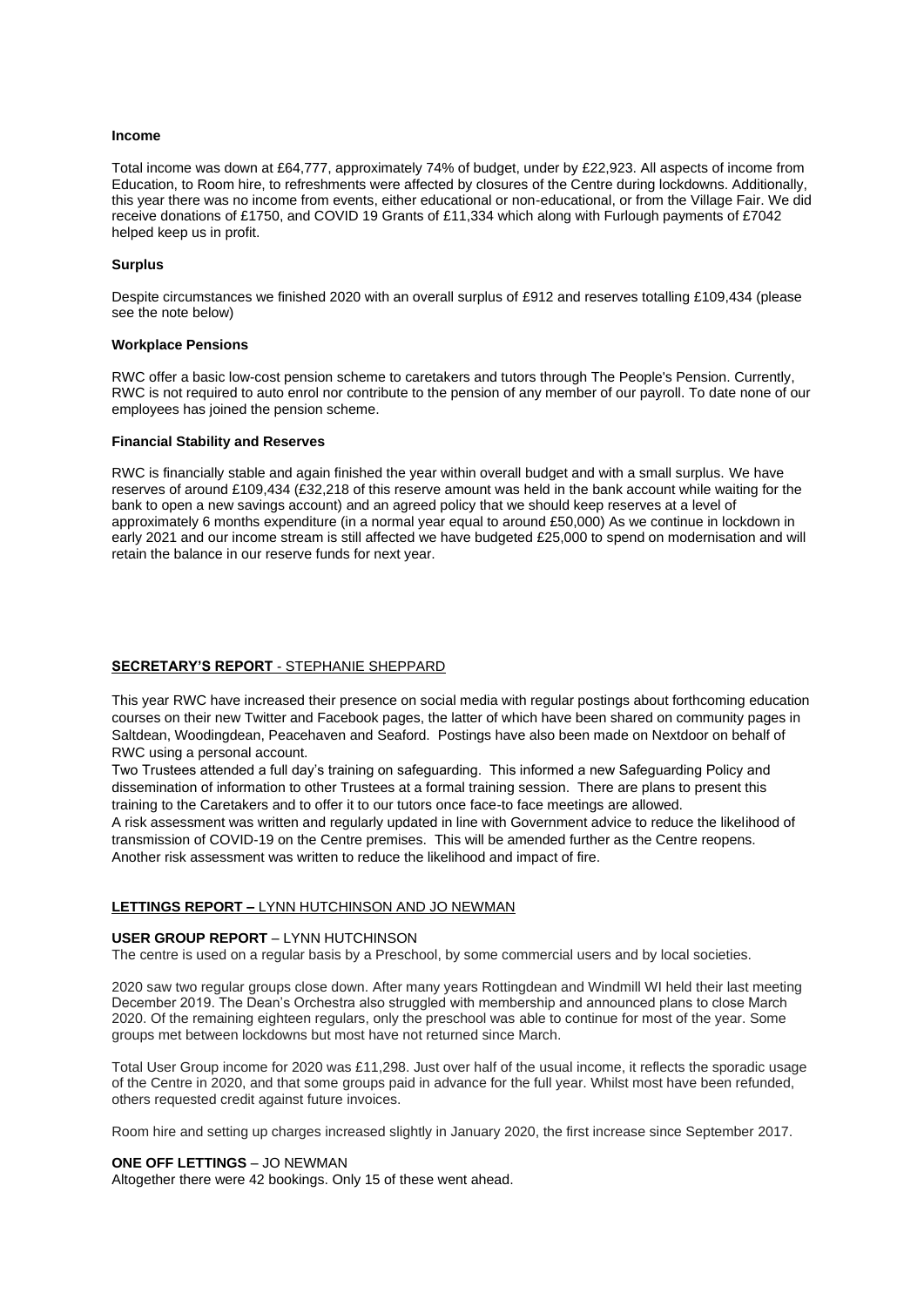There were a large number of enquiries about bookings for parties, weddings, funerals, training etc; all of these had the proviso of 'if it is possible' and none of them have been able to happen.

Income this year was £777.00, compared to last year's total of £3,482.00

On the plus side, and weirdly, the midwife training with the Ecuadorian Doula finally happened. This has been cancelled 3 times in the past as the Doula has been unable to get here from Ecuador. We have also acquired a new residents' group from Saltdean who I think will come back to us a few more times.

There were 24 bookings cancelled due to COVID and 3 other bookings cancelled. It is likely that at least one of these cancellations was COVID related.

We still owe £137. £100 of this to a man stuck in Australia who wanted to do a drop in antiques valuation and did not believe that it would not all be over soon.

The other is from Highcliffe Court: Although they have used us for years and years, this year it has been impossible to find out who is running the show. I am happy to carry out their credit to next year when I finally find out who wants to organise their AGM.

As usual, here Is the breakdown of what happened, but it doesn't really seem relevant this year. We could not use the Round Room or the GB Room from March 24<sup>th</sup>.

| <b>Summary</b> |             | ££   | MН | YΗ | GВ | <b>RR</b> | <b>Whole Centre/2 rooms</b> |
|----------------|-------------|------|----|----|----|-----------|-----------------------------|
| Covid          | 24 Bookings | 2470 | 13 | 5  | 1  | 4         |                             |
| Cancelled      | 3 Bookings  | 407  | 2  |    |    |           |                             |
| Happened       | 15 Bookings | 777  | 7  | 8  | 0  | 0         |                             |
|                |             |      |    |    |    |           |                             |
| TOTALS         |             | 3654 | 22 | 13 | 1  | 4         | 2                           |

| <b>Summary</b> | <b>Meeting</b> | Party          | Workshop | <b>Commercial</b> | <b>AGM</b> | Event | <b>Class</b> | Other |
|----------------|----------------|----------------|----------|-------------------|------------|-------|--------------|-------|
| Covid          | 3              | 3              |          | 4                 |            | ◠     | 4            |       |
| Cancelled      |                | $\overline{2}$ |          |                   |            |       |              |       |
| Happened       | 4              | ⌒              | 2        |                   | 3          | ⌒     | 4            |       |
|                |                |                |          |                   |            |       |              |       |
| TOTALS         |                |                | 9        | 4                 | 4          | 5     | 5            |       |

The amount of money taken is never going to be the same as the amount of money banked. People pay for bookings in advance so some of the money for this year's bookings will have been banked last year.

## **EDUCATION OFFICER'S REPORT -** GEORGE BRADBURY

2020 was a varied year for enrolments, with the dominating factor being the COVID-19 virus.

Spring term 2020 started very well with 378 enrolments for 35 courses but unfortunately, they had to finish two weeks early due to the first lockdown.

We were hopeful that some face-to-face teaching could take place during the summer term, but this was not to be and so the teaching of 15 courses was transferred to on-line delivery using Zoom. This was a new venture in the presentation of RWC education courses to which both tutors and students adapted well. Unfortunately, due to the uncertainty faced regarding whether or not the Centre could open or not, we found ourselves having to cancel some courses that we had either hoped to run face-to face or which were not financially viable when numbers dropped because students were unsure of using Zoom. Hopeful that the Centre would open for the autumn term, significant changes were made internally to make the venue Covid-safe. Rooms were emptied of unnecessary furniture, risk assessments were carried out to ascertain safe numbers and tables were positioned in the Main and Youth Hall to allow for the necessary social distancing. In the autumn term we ran 21 courses,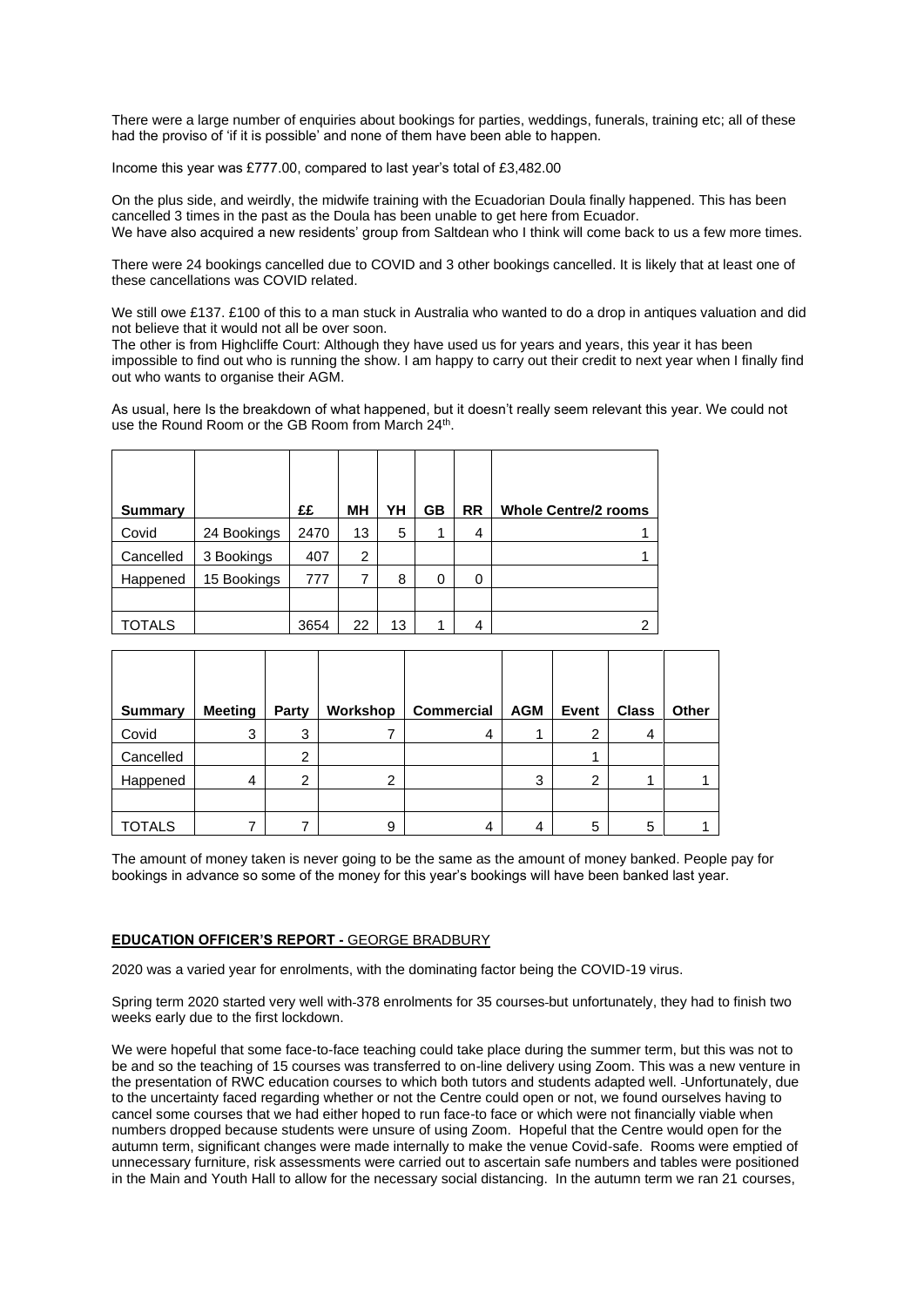mostly on Zoom with some face-to-face art courses when these were allowed. The Centre had to close again at the start of December for lockdown 2.

Without public buildings open in which to place prospectuses, adverts were placed in the Rottingdean Village News, Deans Magazine, Peacehaven Directory and Seaford Scene, leaflets were delivered to all households in Saltdean, posters were displayed in our notice board and increased use was made of social media including Facebook, Nextdoor and Twitter.

In past years, paper-based questionnaires have been distributed to students in the spring term. That was not possible this year, so 230 emails were sent out to the current students and, at the time of analysis, we have received 62 responses; this is 26% which is a lower response than in previous years, but we were pleased given the way it had to be distributed. We were delighted that 97% of respondents were either very satisfied or satisfied with both their course's content and the courses mode of delivery.

A very small minority commented on difficulty using Zoom, but others made positive comments for Zoom, for example some – people liked it because they could attend even if not local and also if the time wouldn't suit. We even attracted some S students based in Southampton, The Canary Islands and Canterbury. The future use of Zoom will be considered where appropriate.

There are many more comments that will be read and taken note of in due course.

The standard fee for a 10-week course was kept at £84, which is still significantly less than most other adult education providers in the area. Paying straight off for a two term course, which some students did, reduces the fees further to £80 per term. A bursary scheme to help those who might have difficulty paying course fees was introduced from September 2019, and is still available. More students made use of the facility to enrol online, a practise that will be encouraged even more post Covid-19 to avoid volunteers needing to handle cheques. Cash is no longer accepted.

Since the last AGM, Jo Newman has taken over the course enrolment role and has managed this exceptionally given the challenges we have faced this year.

Spring term 2021 commenced with 14 courses running, all on Zoom due to Lockdown 3.

## **BUILDING REPORT** - DAVID WILSON

A complete external redecoration was carried out to external weatherboard cladding, windows, doors, fascias and soffits.

Rainwater gutters and drainpipes were cleared of leaves and accumulated debris.

Where necessary gutters have been realigned, joints checked and replacement brackets provided.

Remedial works have been carried out to the pitched roof areas comprising replacement of missing and damaged tiles.

Rooflight over the rear toilet area has been sealed to prevent ingress of rainwater.

Tree pruning was carried out within car park area and to side / rear boundaries.

The heating boiler has been tested and serviced

The centre's fire alarm has been tested and certified safe by our contractors.

Completion of the five yearly electrical test, inspection and certification carried out.

The emergency lighting installation has been tested and certified.

## **BURSAR'S REPORT** - STEWART HUTCHINSON

Coronavirus put restrictions on the Centre and called for the building to be made COVID secure. This was done by installing hand sanitiser wall units, paper towel dispensers, a one way system was introduced incorporating a new disabled ramp. Various signs relating to the virus were placed throughout the building.

The seating in the main hall was socially distanced and the building was sanitised daily by the caretakers. When the Centre closed the caretakers were placed on furlough, with one caretaker returning to cater for the preschool when it reopened.

Profit from refreshments was £633.00 for the first three months, after which the kitchen was closed.